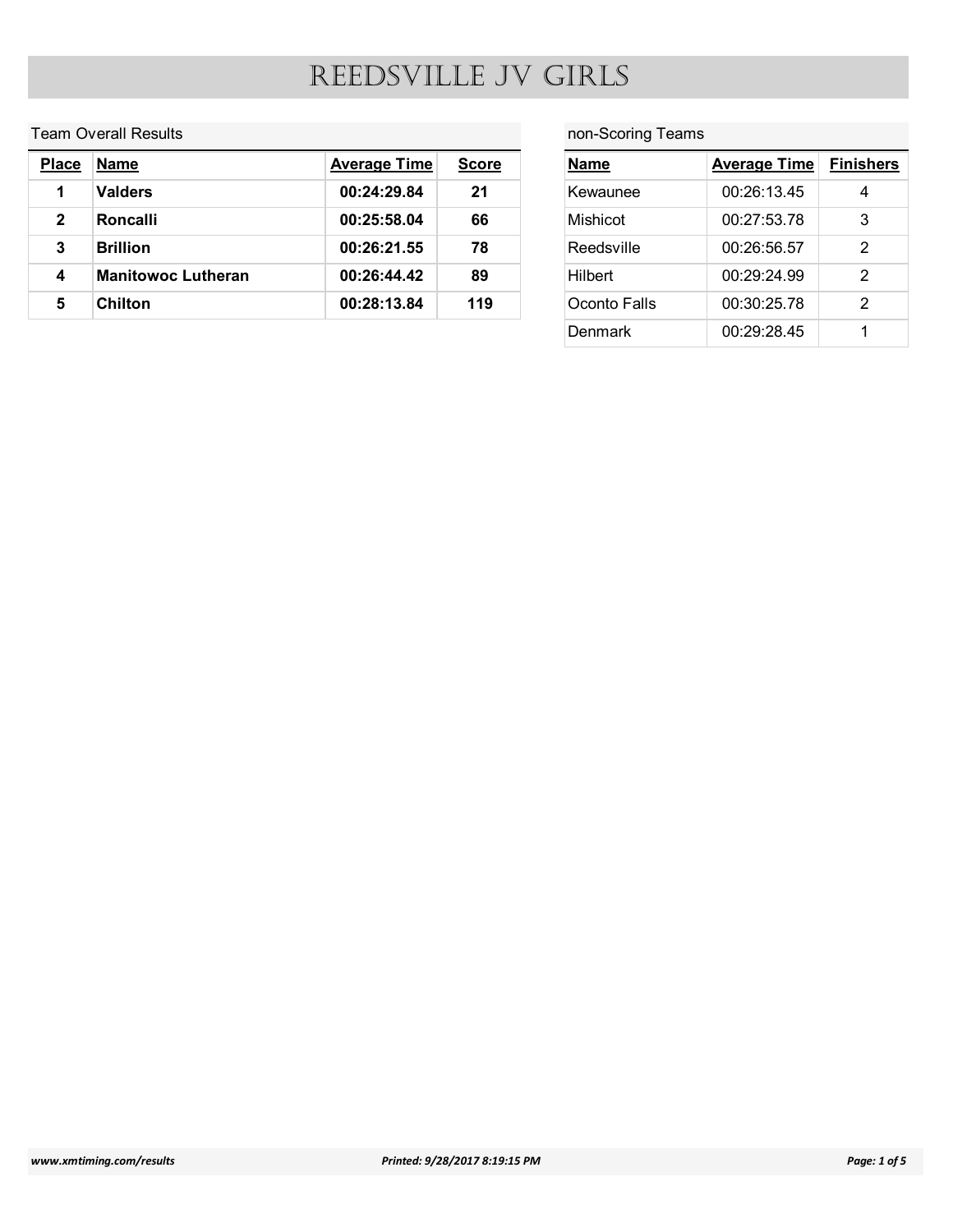#### Team Results

| REEDSVILLE JV GIRLS<br><b>Team Results</b><br><b>Team Name</b><br><b>Average Time</b><br># of Finishers<br><b>Place</b><br><b>Valders</b><br>00:24:29.84<br>17<br>21<br>1<br><b>Team Position</b><br><b>Overall Position</b><br>Bib#<br><b>Name</b><br><b>Time</b><br><b>Score</b><br>00:23:37.32<br>3424<br><b>Gena Pekarske</b><br>1<br>$\mathbf 1$<br>-1<br>00:24:16.50<br>$\mathbf{2}$<br>3425<br><b>Hailey Pitz</b><br>3<br>4<br>5<br>3417<br>00:24:34.50<br>3<br><b>Heather Hickmann</b><br>4<br>00:24:44.51<br>6<br>3420<br><b>Allison Leschke</b><br>5<br>4<br>5<br>10<br>3419<br>00:25:16.35<br>8<br>Olivia Kohlmann<br>$(9)$<br>11<br>3422<br>00:25:20.61<br>6<br>Savannah Litz<br>$\overline{7}$<br>3427<br>(10)<br>12<br>00:25:32.98<br><b>Madison Storm</b><br>Roncalli<br>00:25:58.04<br>9<br>66<br>$\overline{2}$<br><b>Team Position</b><br><b>Overall Position</b><br>Bib#<br><b>Name</b><br><b>Time</b><br><b>Score</b><br>$\overline{7}$<br>9<br>00:25:13.77<br>3409<br>$\overline{1}$<br><b>Mikaelyn Schroeder</b><br>13<br>00:25:35.84<br>11<br>$\mathbf{2}$<br>3403<br><b>Ella Cvetezar</b><br>00:25:49.76<br>13<br>16<br>3408<br>3<br>Julia Janka<br>23<br>3405<br>00:26:18.57<br>15<br><b>Anne Gentine</b><br>3413<br>00:26:52.25<br>${\bf 20}$<br>30<br><b>Reese Wetenkamp</b><br>5<br>35<br>3404<br>00:27:56.03<br>(23)<br>6<br>Melanie Gallenberger<br>$\overline{7}$<br>40<br>3410<br>00:28:21.99<br>(27)<br>Sarah Schumacher<br><b>Brillion</b><br>00:26:21.55<br>11<br>78<br>3<br><b>Team Position</b><br><b>Overall Position Bib#</b><br><b>Name</b><br><b>Time</b><br><b>Score</b><br>00:24:58.92<br>$\overline{7}$<br>3354<br>6<br><b>Harley Beyer</b><br>1<br>20<br>3358<br>00:26:09.22<br>14<br>$\mathbf{2}$<br><b>Courtney Hackbarth</b><br>26<br>3357<br>00:26:36.97<br>17<br>3<br><b>Madison Dieter</b><br>19<br>29<br>00:26:49.92<br>3351<br>Sophia Anderson<br>${\bf 22}$<br>32<br>3363<br>00:27:12.73<br>5<br><b>Emily Pope</b><br>37<br>3362<br>Leah Paulow<br>00:28:02.41<br>(25)<br>6<br>$\overline{7}$<br>43<br>00:28:55.15<br>(29)<br>3353<br>McKenna Bell<br><b>Manitowoc Lutheran</b><br>00:26:44.42<br>$\overline{7}$<br>89<br>4<br><b>Team Position</b><br><b>Overall Position</b><br><u>Bib#</u><br><b>Name</b><br><b>Time</b><br><b>Score</b><br>00:24:07.79<br>3<br>3387<br>$\mathbf{2}$<br>Dayna Hubbartt<br>1<br>16<br>$\mathbf{2}$<br>24<br>3386<br>00:26:29.96<br><b>Sissie Dai</b><br>31<br>3388<br>00:27:01.53<br>21<br>3<br>Ania lerano<br>${\bf 24}$<br>36<br>3390<br>00:27:58.77<br><b>Maria Salgado Fuertes</b><br>4<br>26<br>38<br>3391<br>00:28:04.07<br>5<br>Alejandra Valle Lopez<br>58<br>3392<br>(32)<br>00:30:30.60<br>6<br>Hannah Walleser<br>$\overline{7}$<br>63<br>(33)<br>3389<br><b>Brittany Kostichka</b><br>00:33:03.03<br>Chilton<br>00:28:13.84<br>$\sqrt{5}$<br>119<br>$5\phantom{.0}$<br>www.xmtiming.com/results<br>Printed: 9/28/2017 8:19:15 PM |  |  |  |                   |
|--------------------------------------------------------------------------------------------------------------------------------------------------------------------------------------------------------------------------------------------------------------------------------------------------------------------------------------------------------------------------------------------------------------------------------------------------------------------------------------------------------------------------------------------------------------------------------------------------------------------------------------------------------------------------------------------------------------------------------------------------------------------------------------------------------------------------------------------------------------------------------------------------------------------------------------------------------------------------------------------------------------------------------------------------------------------------------------------------------------------------------------------------------------------------------------------------------------------------------------------------------------------------------------------------------------------------------------------------------------------------------------------------------------------------------------------------------------------------------------------------------------------------------------------------------------------------------------------------------------------------------------------------------------------------------------------------------------------------------------------------------------------------------------------------------------------------------------------------------------------------------------------------------------------------------------------------------------------------------------------------------------------------------------------------------------------------------------------------------------------------------------------------------------------------------------------------------------------------------------------------------------------------------------------------------------------------------------------------------------------------------------------------------------------------------------------------------------------------------------------------------------------------------------------------------------------------------------------------------------------------------------------------------------------------------------------------------------------------------------------------------------------------------------------------------------------------------------------------------------------------------------------------------------------------------------|--|--|--|-------------------|
|                                                                                                                                                                                                                                                                                                                                                                                                                                                                                                                                                                                                                                                                                                                                                                                                                                                                                                                                                                                                                                                                                                                                                                                                                                                                                                                                                                                                                                                                                                                                                                                                                                                                                                                                                                                                                                                                                                                                                                                                                                                                                                                                                                                                                                                                                                                                                                                                                                                                                                                                                                                                                                                                                                                                                                                                                                                                                                                                      |  |  |  |                   |
|                                                                                                                                                                                                                                                                                                                                                                                                                                                                                                                                                                                                                                                                                                                                                                                                                                                                                                                                                                                                                                                                                                                                                                                                                                                                                                                                                                                                                                                                                                                                                                                                                                                                                                                                                                                                                                                                                                                                                                                                                                                                                                                                                                                                                                                                                                                                                                                                                                                                                                                                                                                                                                                                                                                                                                                                                                                                                                                                      |  |  |  |                   |
|                                                                                                                                                                                                                                                                                                                                                                                                                                                                                                                                                                                                                                                                                                                                                                                                                                                                                                                                                                                                                                                                                                                                                                                                                                                                                                                                                                                                                                                                                                                                                                                                                                                                                                                                                                                                                                                                                                                                                                                                                                                                                                                                                                                                                                                                                                                                                                                                                                                                                                                                                                                                                                                                                                                                                                                                                                                                                                                                      |  |  |  | <b>Team Score</b> |
|                                                                                                                                                                                                                                                                                                                                                                                                                                                                                                                                                                                                                                                                                                                                                                                                                                                                                                                                                                                                                                                                                                                                                                                                                                                                                                                                                                                                                                                                                                                                                                                                                                                                                                                                                                                                                                                                                                                                                                                                                                                                                                                                                                                                                                                                                                                                                                                                                                                                                                                                                                                                                                                                                                                                                                                                                                                                                                                                      |  |  |  |                   |
|                                                                                                                                                                                                                                                                                                                                                                                                                                                                                                                                                                                                                                                                                                                                                                                                                                                                                                                                                                                                                                                                                                                                                                                                                                                                                                                                                                                                                                                                                                                                                                                                                                                                                                                                                                                                                                                                                                                                                                                                                                                                                                                                                                                                                                                                                                                                                                                                                                                                                                                                                                                                                                                                                                                                                                                                                                                                                                                                      |  |  |  |                   |
|                                                                                                                                                                                                                                                                                                                                                                                                                                                                                                                                                                                                                                                                                                                                                                                                                                                                                                                                                                                                                                                                                                                                                                                                                                                                                                                                                                                                                                                                                                                                                                                                                                                                                                                                                                                                                                                                                                                                                                                                                                                                                                                                                                                                                                                                                                                                                                                                                                                                                                                                                                                                                                                                                                                                                                                                                                                                                                                                      |  |  |  |                   |
|                                                                                                                                                                                                                                                                                                                                                                                                                                                                                                                                                                                                                                                                                                                                                                                                                                                                                                                                                                                                                                                                                                                                                                                                                                                                                                                                                                                                                                                                                                                                                                                                                                                                                                                                                                                                                                                                                                                                                                                                                                                                                                                                                                                                                                                                                                                                                                                                                                                                                                                                                                                                                                                                                                                                                                                                                                                                                                                                      |  |  |  |                   |
|                                                                                                                                                                                                                                                                                                                                                                                                                                                                                                                                                                                                                                                                                                                                                                                                                                                                                                                                                                                                                                                                                                                                                                                                                                                                                                                                                                                                                                                                                                                                                                                                                                                                                                                                                                                                                                                                                                                                                                                                                                                                                                                                                                                                                                                                                                                                                                                                                                                                                                                                                                                                                                                                                                                                                                                                                                                                                                                                      |  |  |  |                   |
|                                                                                                                                                                                                                                                                                                                                                                                                                                                                                                                                                                                                                                                                                                                                                                                                                                                                                                                                                                                                                                                                                                                                                                                                                                                                                                                                                                                                                                                                                                                                                                                                                                                                                                                                                                                                                                                                                                                                                                                                                                                                                                                                                                                                                                                                                                                                                                                                                                                                                                                                                                                                                                                                                                                                                                                                                                                                                                                                      |  |  |  |                   |
|                                                                                                                                                                                                                                                                                                                                                                                                                                                                                                                                                                                                                                                                                                                                                                                                                                                                                                                                                                                                                                                                                                                                                                                                                                                                                                                                                                                                                                                                                                                                                                                                                                                                                                                                                                                                                                                                                                                                                                                                                                                                                                                                                                                                                                                                                                                                                                                                                                                                                                                                                                                                                                                                                                                                                                                                                                                                                                                                      |  |  |  |                   |
|                                                                                                                                                                                                                                                                                                                                                                                                                                                                                                                                                                                                                                                                                                                                                                                                                                                                                                                                                                                                                                                                                                                                                                                                                                                                                                                                                                                                                                                                                                                                                                                                                                                                                                                                                                                                                                                                                                                                                                                                                                                                                                                                                                                                                                                                                                                                                                                                                                                                                                                                                                                                                                                                                                                                                                                                                                                                                                                                      |  |  |  |                   |
|                                                                                                                                                                                                                                                                                                                                                                                                                                                                                                                                                                                                                                                                                                                                                                                                                                                                                                                                                                                                                                                                                                                                                                                                                                                                                                                                                                                                                                                                                                                                                                                                                                                                                                                                                                                                                                                                                                                                                                                                                                                                                                                                                                                                                                                                                                                                                                                                                                                                                                                                                                                                                                                                                                                                                                                                                                                                                                                                      |  |  |  |                   |
|                                                                                                                                                                                                                                                                                                                                                                                                                                                                                                                                                                                                                                                                                                                                                                                                                                                                                                                                                                                                                                                                                                                                                                                                                                                                                                                                                                                                                                                                                                                                                                                                                                                                                                                                                                                                                                                                                                                                                                                                                                                                                                                                                                                                                                                                                                                                                                                                                                                                                                                                                                                                                                                                                                                                                                                                                                                                                                                                      |  |  |  |                   |
|                                                                                                                                                                                                                                                                                                                                                                                                                                                                                                                                                                                                                                                                                                                                                                                                                                                                                                                                                                                                                                                                                                                                                                                                                                                                                                                                                                                                                                                                                                                                                                                                                                                                                                                                                                                                                                                                                                                                                                                                                                                                                                                                                                                                                                                                                                                                                                                                                                                                                                                                                                                                                                                                                                                                                                                                                                                                                                                                      |  |  |  |                   |
|                                                                                                                                                                                                                                                                                                                                                                                                                                                                                                                                                                                                                                                                                                                                                                                                                                                                                                                                                                                                                                                                                                                                                                                                                                                                                                                                                                                                                                                                                                                                                                                                                                                                                                                                                                                                                                                                                                                                                                                                                                                                                                                                                                                                                                                                                                                                                                                                                                                                                                                                                                                                                                                                                                                                                                                                                                                                                                                                      |  |  |  |                   |
|                                                                                                                                                                                                                                                                                                                                                                                                                                                                                                                                                                                                                                                                                                                                                                                                                                                                                                                                                                                                                                                                                                                                                                                                                                                                                                                                                                                                                                                                                                                                                                                                                                                                                                                                                                                                                                                                                                                                                                                                                                                                                                                                                                                                                                                                                                                                                                                                                                                                                                                                                                                                                                                                                                                                                                                                                                                                                                                                      |  |  |  |                   |
|                                                                                                                                                                                                                                                                                                                                                                                                                                                                                                                                                                                                                                                                                                                                                                                                                                                                                                                                                                                                                                                                                                                                                                                                                                                                                                                                                                                                                                                                                                                                                                                                                                                                                                                                                                                                                                                                                                                                                                                                                                                                                                                                                                                                                                                                                                                                                                                                                                                                                                                                                                                                                                                                                                                                                                                                                                                                                                                                      |  |  |  |                   |
|                                                                                                                                                                                                                                                                                                                                                                                                                                                                                                                                                                                                                                                                                                                                                                                                                                                                                                                                                                                                                                                                                                                                                                                                                                                                                                                                                                                                                                                                                                                                                                                                                                                                                                                                                                                                                                                                                                                                                                                                                                                                                                                                                                                                                                                                                                                                                                                                                                                                                                                                                                                                                                                                                                                                                                                                                                                                                                                                      |  |  |  |                   |
|                                                                                                                                                                                                                                                                                                                                                                                                                                                                                                                                                                                                                                                                                                                                                                                                                                                                                                                                                                                                                                                                                                                                                                                                                                                                                                                                                                                                                                                                                                                                                                                                                                                                                                                                                                                                                                                                                                                                                                                                                                                                                                                                                                                                                                                                                                                                                                                                                                                                                                                                                                                                                                                                                                                                                                                                                                                                                                                                      |  |  |  |                   |
|                                                                                                                                                                                                                                                                                                                                                                                                                                                                                                                                                                                                                                                                                                                                                                                                                                                                                                                                                                                                                                                                                                                                                                                                                                                                                                                                                                                                                                                                                                                                                                                                                                                                                                                                                                                                                                                                                                                                                                                                                                                                                                                                                                                                                                                                                                                                                                                                                                                                                                                                                                                                                                                                                                                                                                                                                                                                                                                                      |  |  |  |                   |
|                                                                                                                                                                                                                                                                                                                                                                                                                                                                                                                                                                                                                                                                                                                                                                                                                                                                                                                                                                                                                                                                                                                                                                                                                                                                                                                                                                                                                                                                                                                                                                                                                                                                                                                                                                                                                                                                                                                                                                                                                                                                                                                                                                                                                                                                                                                                                                                                                                                                                                                                                                                                                                                                                                                                                                                                                                                                                                                                      |  |  |  |                   |
|                                                                                                                                                                                                                                                                                                                                                                                                                                                                                                                                                                                                                                                                                                                                                                                                                                                                                                                                                                                                                                                                                                                                                                                                                                                                                                                                                                                                                                                                                                                                                                                                                                                                                                                                                                                                                                                                                                                                                                                                                                                                                                                                                                                                                                                                                                                                                                                                                                                                                                                                                                                                                                                                                                                                                                                                                                                                                                                                      |  |  |  |                   |
|                                                                                                                                                                                                                                                                                                                                                                                                                                                                                                                                                                                                                                                                                                                                                                                                                                                                                                                                                                                                                                                                                                                                                                                                                                                                                                                                                                                                                                                                                                                                                                                                                                                                                                                                                                                                                                                                                                                                                                                                                                                                                                                                                                                                                                                                                                                                                                                                                                                                                                                                                                                                                                                                                                                                                                                                                                                                                                                                      |  |  |  |                   |
|                                                                                                                                                                                                                                                                                                                                                                                                                                                                                                                                                                                                                                                                                                                                                                                                                                                                                                                                                                                                                                                                                                                                                                                                                                                                                                                                                                                                                                                                                                                                                                                                                                                                                                                                                                                                                                                                                                                                                                                                                                                                                                                                                                                                                                                                                                                                                                                                                                                                                                                                                                                                                                                                                                                                                                                                                                                                                                                                      |  |  |  |                   |
|                                                                                                                                                                                                                                                                                                                                                                                                                                                                                                                                                                                                                                                                                                                                                                                                                                                                                                                                                                                                                                                                                                                                                                                                                                                                                                                                                                                                                                                                                                                                                                                                                                                                                                                                                                                                                                                                                                                                                                                                                                                                                                                                                                                                                                                                                                                                                                                                                                                                                                                                                                                                                                                                                                                                                                                                                                                                                                                                      |  |  |  |                   |
|                                                                                                                                                                                                                                                                                                                                                                                                                                                                                                                                                                                                                                                                                                                                                                                                                                                                                                                                                                                                                                                                                                                                                                                                                                                                                                                                                                                                                                                                                                                                                                                                                                                                                                                                                                                                                                                                                                                                                                                                                                                                                                                                                                                                                                                                                                                                                                                                                                                                                                                                                                                                                                                                                                                                                                                                                                                                                                                                      |  |  |  |                   |
|                                                                                                                                                                                                                                                                                                                                                                                                                                                                                                                                                                                                                                                                                                                                                                                                                                                                                                                                                                                                                                                                                                                                                                                                                                                                                                                                                                                                                                                                                                                                                                                                                                                                                                                                                                                                                                                                                                                                                                                                                                                                                                                                                                                                                                                                                                                                                                                                                                                                                                                                                                                                                                                                                                                                                                                                                                                                                                                                      |  |  |  |                   |
|                                                                                                                                                                                                                                                                                                                                                                                                                                                                                                                                                                                                                                                                                                                                                                                                                                                                                                                                                                                                                                                                                                                                                                                                                                                                                                                                                                                                                                                                                                                                                                                                                                                                                                                                                                                                                                                                                                                                                                                                                                                                                                                                                                                                                                                                                                                                                                                                                                                                                                                                                                                                                                                                                                                                                                                                                                                                                                                                      |  |  |  |                   |
|                                                                                                                                                                                                                                                                                                                                                                                                                                                                                                                                                                                                                                                                                                                                                                                                                                                                                                                                                                                                                                                                                                                                                                                                                                                                                                                                                                                                                                                                                                                                                                                                                                                                                                                                                                                                                                                                                                                                                                                                                                                                                                                                                                                                                                                                                                                                                                                                                                                                                                                                                                                                                                                                                                                                                                                                                                                                                                                                      |  |  |  |                   |
|                                                                                                                                                                                                                                                                                                                                                                                                                                                                                                                                                                                                                                                                                                                                                                                                                                                                                                                                                                                                                                                                                                                                                                                                                                                                                                                                                                                                                                                                                                                                                                                                                                                                                                                                                                                                                                                                                                                                                                                                                                                                                                                                                                                                                                                                                                                                                                                                                                                                                                                                                                                                                                                                                                                                                                                                                                                                                                                                      |  |  |  |                   |
|                                                                                                                                                                                                                                                                                                                                                                                                                                                                                                                                                                                                                                                                                                                                                                                                                                                                                                                                                                                                                                                                                                                                                                                                                                                                                                                                                                                                                                                                                                                                                                                                                                                                                                                                                                                                                                                                                                                                                                                                                                                                                                                                                                                                                                                                                                                                                                                                                                                                                                                                                                                                                                                                                                                                                                                                                                                                                                                                      |  |  |  |                   |
|                                                                                                                                                                                                                                                                                                                                                                                                                                                                                                                                                                                                                                                                                                                                                                                                                                                                                                                                                                                                                                                                                                                                                                                                                                                                                                                                                                                                                                                                                                                                                                                                                                                                                                                                                                                                                                                                                                                                                                                                                                                                                                                                                                                                                                                                                                                                                                                                                                                                                                                                                                                                                                                                                                                                                                                                                                                                                                                                      |  |  |  |                   |
|                                                                                                                                                                                                                                                                                                                                                                                                                                                                                                                                                                                                                                                                                                                                                                                                                                                                                                                                                                                                                                                                                                                                                                                                                                                                                                                                                                                                                                                                                                                                                                                                                                                                                                                                                                                                                                                                                                                                                                                                                                                                                                                                                                                                                                                                                                                                                                                                                                                                                                                                                                                                                                                                                                                                                                                                                                                                                                                                      |  |  |  |                   |
|                                                                                                                                                                                                                                                                                                                                                                                                                                                                                                                                                                                                                                                                                                                                                                                                                                                                                                                                                                                                                                                                                                                                                                                                                                                                                                                                                                                                                                                                                                                                                                                                                                                                                                                                                                                                                                                                                                                                                                                                                                                                                                                                                                                                                                                                                                                                                                                                                                                                                                                                                                                                                                                                                                                                                                                                                                                                                                                                      |  |  |  |                   |
|                                                                                                                                                                                                                                                                                                                                                                                                                                                                                                                                                                                                                                                                                                                                                                                                                                                                                                                                                                                                                                                                                                                                                                                                                                                                                                                                                                                                                                                                                                                                                                                                                                                                                                                                                                                                                                                                                                                                                                                                                                                                                                                                                                                                                                                                                                                                                                                                                                                                                                                                                                                                                                                                                                                                                                                                                                                                                                                                      |  |  |  |                   |
|                                                                                                                                                                                                                                                                                                                                                                                                                                                                                                                                                                                                                                                                                                                                                                                                                                                                                                                                                                                                                                                                                                                                                                                                                                                                                                                                                                                                                                                                                                                                                                                                                                                                                                                                                                                                                                                                                                                                                                                                                                                                                                                                                                                                                                                                                                                                                                                                                                                                                                                                                                                                                                                                                                                                                                                                                                                                                                                                      |  |  |  |                   |
|                                                                                                                                                                                                                                                                                                                                                                                                                                                                                                                                                                                                                                                                                                                                                                                                                                                                                                                                                                                                                                                                                                                                                                                                                                                                                                                                                                                                                                                                                                                                                                                                                                                                                                                                                                                                                                                                                                                                                                                                                                                                                                                                                                                                                                                                                                                                                                                                                                                                                                                                                                                                                                                                                                                                                                                                                                                                                                                                      |  |  |  |                   |
|                                                                                                                                                                                                                                                                                                                                                                                                                                                                                                                                                                                                                                                                                                                                                                                                                                                                                                                                                                                                                                                                                                                                                                                                                                                                                                                                                                                                                                                                                                                                                                                                                                                                                                                                                                                                                                                                                                                                                                                                                                                                                                                                                                                                                                                                                                                                                                                                                                                                                                                                                                                                                                                                                                                                                                                                                                                                                                                                      |  |  |  |                   |
|                                                                                                                                                                                                                                                                                                                                                                                                                                                                                                                                                                                                                                                                                                                                                                                                                                                                                                                                                                                                                                                                                                                                                                                                                                                                                                                                                                                                                                                                                                                                                                                                                                                                                                                                                                                                                                                                                                                                                                                                                                                                                                                                                                                                                                                                                                                                                                                                                                                                                                                                                                                                                                                                                                                                                                                                                                                                                                                                      |  |  |  |                   |
|                                                                                                                                                                                                                                                                                                                                                                                                                                                                                                                                                                                                                                                                                                                                                                                                                                                                                                                                                                                                                                                                                                                                                                                                                                                                                                                                                                                                                                                                                                                                                                                                                                                                                                                                                                                                                                                                                                                                                                                                                                                                                                                                                                                                                                                                                                                                                                                                                                                                                                                                                                                                                                                                                                                                                                                                                                                                                                                                      |  |  |  |                   |
|                                                                                                                                                                                                                                                                                                                                                                                                                                                                                                                                                                                                                                                                                                                                                                                                                                                                                                                                                                                                                                                                                                                                                                                                                                                                                                                                                                                                                                                                                                                                                                                                                                                                                                                                                                                                                                                                                                                                                                                                                                                                                                                                                                                                                                                                                                                                                                                                                                                                                                                                                                                                                                                                                                                                                                                                                                                                                                                                      |  |  |  | Page: 2 of 5      |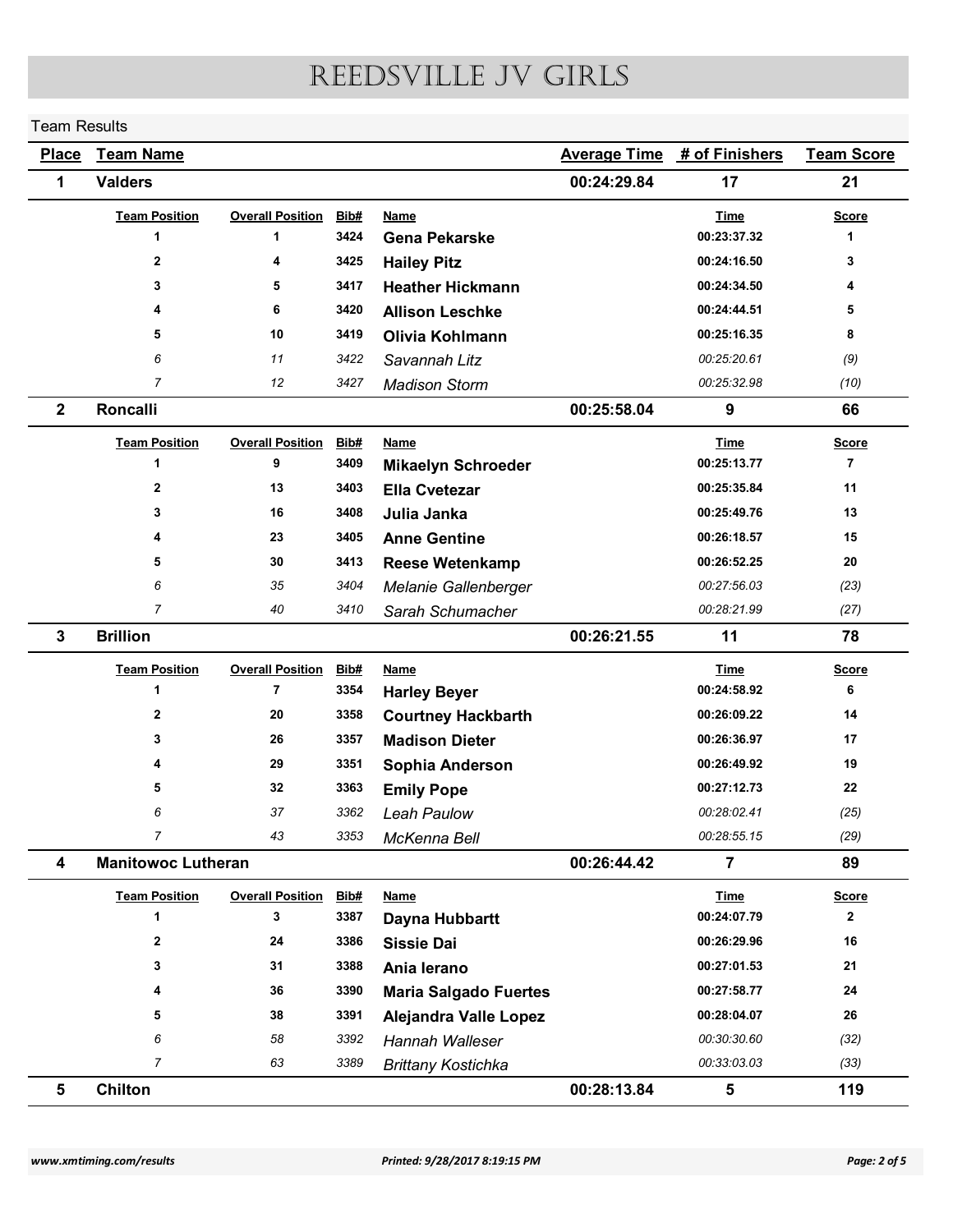|                              |                              | REEDSVILLE JV GIRLS                              |                            |              |
|------------------------------|------------------------------|--------------------------------------------------|----------------------------|--------------|
| <b>Team Position</b>         | <b>Overall Position Bib#</b> | <b>Name</b>                                      | <b>Time</b>                | <b>Score</b> |
| $\blacktriangleleft$         | 3367<br>15                   | <b>Addison Marx</b>                              | 00:25:44.51                | 12           |
| $\mathbf{2}$                 | 27<br>3368                   | <b>Autumn Marx</b>                               | 00:26:44.68                | 18           |
| 3<br>$\overline{\mathbf{4}}$ | 42<br>3365<br>51<br>3364     | <b>Julia Diedrich</b><br><b>Bethany Diedrich</b> | 00:28:51.75<br>00:29:37.08 | 28<br>30     |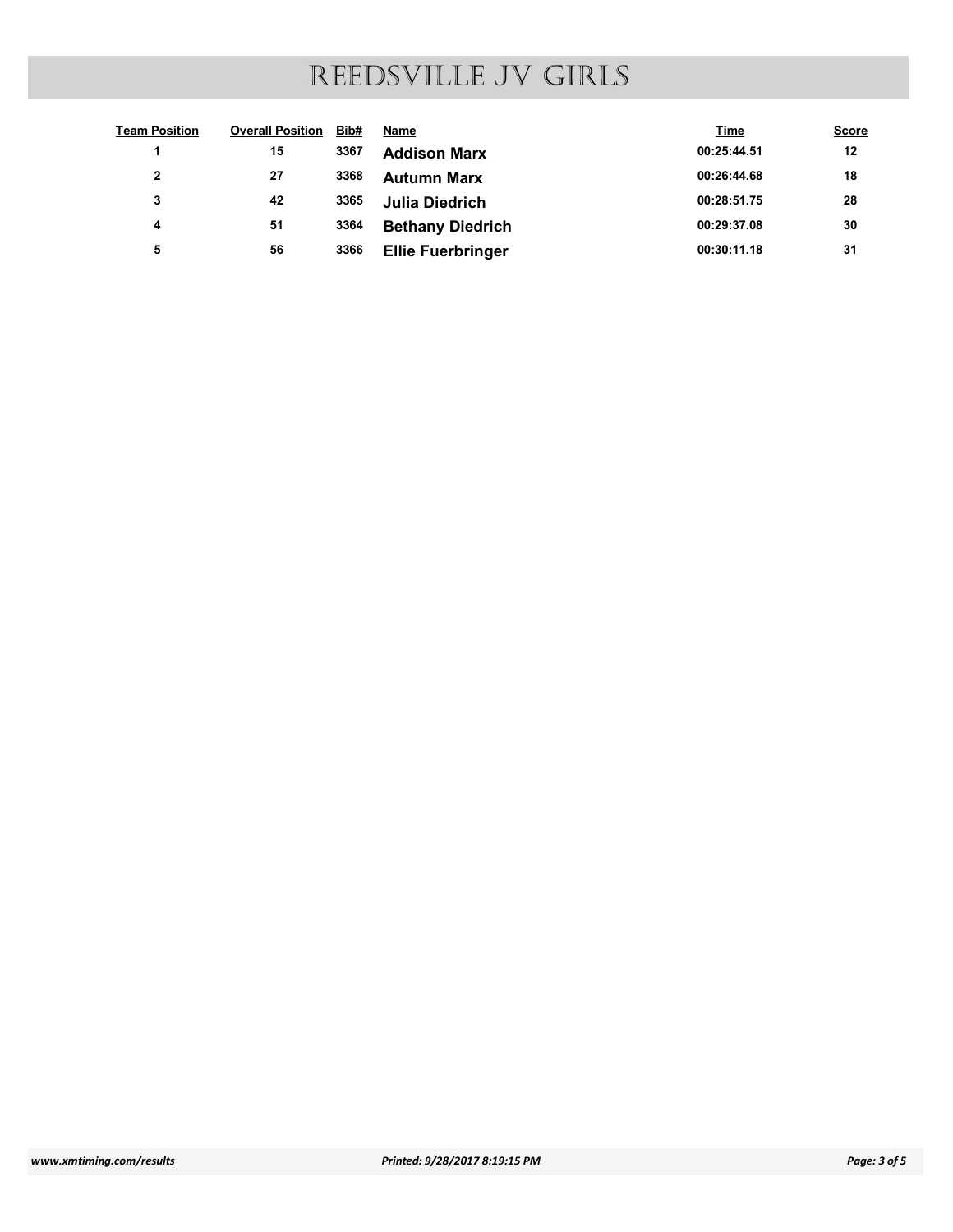# Individual Overall Results

| <b>Individual Overall Results</b> |                |              |                                      |                               |                            |                           |              |
|-----------------------------------|----------------|--------------|--------------------------------------|-------------------------------|----------------------------|---------------------------|--------------|
| <b>Overall</b>                    | <b>Score</b>   | Bib#         | <b>Name</b>                          | <b>Class</b>                  | <b>Time</b>                | Team                      |              |
| 1                                 | $\mathbf 1$    | 3424         | <b>Gena Pekarske</b>                 | <b>JR</b>                     | 00:23:37.32                | <b>Valders</b>            |              |
| $\overline{c}$                    | 0              | 3381         | Kaaryn Smidel                        | FR                            | 00:23:58.84                | Kewaunee                  |              |
| 3                                 | $\mathbf 2$    | 3387         | Dayna Hubbartt                       | <b>SR</b>                     | 00:24:07.79                | <b>Manitowoc Lutheran</b> |              |
| 4                                 | 3              | 3425         | <b>Hailey Pitz</b>                   | <b>SR</b>                     | 00:24:16.50                | <b>Valders</b>            |              |
| 5                                 | 4              | 3417         | <b>Heather Hickmann</b>              | <b>JR</b>                     | 00:24:34.50                | <b>Valders</b>            |              |
| 6                                 | 5              | 3420         | <b>Allison Leschke</b>               | <b>SR</b>                     | 00:24:44.51                | <b>Valders</b>            |              |
| $\overline{7}$                    | 6              | 3354         | <b>Harley Beyer</b>                  | <b>FR</b>                     | 00:24:58.92                | <b>Brillion</b>           |              |
| 8                                 | 0              | 3383         | <b>Ashley Hershfield</b>             | <b>FR</b>                     | 00:25:07.89                | Kewaunee                  |              |
| 9                                 | $\overline{7}$ | 3409         | <b>Mikaelyn Schroeder</b>            | <b>SR</b>                     | 00:25:13.77                | <b>Roncalli</b>           |              |
| 10                                | 8              | 3419         | Olivia Kohlmann                      | <b>FR</b>                     | 00:25:16.35                | <b>Valders</b>            |              |
| 11                                | (9)            | 3422         | Savannah Litz                        | JR                            | 00:25:20.61                | Valders                   |              |
| 12                                | (10)           | 3427         | <b>Madison Storm</b>                 | SR                            | 00:25:32.98                | Valders                   |              |
| 13                                | 11             | 3403         | <b>Ella Cvetezar</b>                 | <b>FR</b>                     | 00:25:35.84                | Roncalli                  |              |
| 14                                | 0              | 3399         | Olivia Pautz                         | FR                            | 00:25:37.38                | Reedsville                |              |
| 15                                | 12             | 3367         | <b>Addison Marx</b>                  | <b>FR</b>                     | 00:25:44.51                | Chilton                   |              |
| 16                                | 13             | 3408         | Julia Janka                          | <b>JR</b>                     | 00:25:49.76                | Roncalli                  |              |
| 17                                | 0              | 3414<br>3421 | Haylee Alford                        | SO<br>SR                      | 00:26:06.03<br>00:26:06.14 | Valders<br>Valders        |              |
| 18<br>19                          | 0<br>0         | 3393         | <b>Emily Leschke</b><br>Marissa Gove | JR                            | 00:26:06.60                | <b>Mishicot</b>           |              |
| 20                                | 14             | 3358         | <b>Courtney Hackbarth</b>            | <b>SR</b>                     | 00:26:09.22                | <b>Brillion</b>           |              |
| 21                                | 0              | 3429         | McKenna Walsh                        | JR                            | 00:26:11.62                | Valders                   |              |
| 22                                | 0              | 3395         | <b>Riley Seib</b>                    | SR                            | 00:26:13.15                | <b>Mishicot</b>           |              |
| 23                                | 15             | 3405         | <b>Anne Gentine</b>                  | SO                            | 00:26:18.57                | Roncalli                  |              |
| 24                                | 16             | 3386         | <b>Sissie Dai</b>                    | JR                            | 00:26:29.96                | <b>Manitowoc Lutheran</b> |              |
| 25                                | 0              | 3382         | Regina Augustian                     | FR                            | 00:26:36.19                | Kewaunee                  |              |
| 26                                | 17             | 3357         | <b>Madison Dieter</b>                | <b>FR</b>                     | 00:26:36.97                | <b>Brillion</b>           |              |
| 27                                | 18             | 3368         | <b>Autumn Marx</b>                   | <b>FR</b>                     | 00:26:44.68                | <b>Chilton</b>            |              |
| 28                                | 0              | 3415         | Jasmine Bertschy                     | FR                            | 00:26:49.10                | Valders                   |              |
| 29                                | 19             | 3351         | Sophia Anderson                      | <b>JR</b>                     | 00:26:49.92                | <b>Brillion</b>           |              |
| 30                                | 20             | 3413         | <b>Reese Wetenkamp</b>               | <b>SR</b>                     | 00:26:52.25                | Roncalli                  |              |
| 31                                | 21             | 3388         | Ania lerano                          | <b>SR</b>                     | 00:27:01.53                | <b>Manitowoc Lutheran</b> |              |
| 32                                | 22             | 3363         | <b>Emily Pope</b>                    | JR                            | 00:27:12.73                | <b>Brillion</b>           |              |
| 33                                | 0              | 3430         | Cassie Zutz                          | JR                            | 00:27:31.22                | Valders                   |              |
| 34                                | 0              | 3428         | Sylvia Streblow                      | SR                            | 00:27:41.16                | Valders                   |              |
| 35                                | (23)           | 3404         | Melanie Gallenberger                 | SO                            | 00:27:56.03                | Roncalli                  |              |
| www.xmtiming.com/results          |                |              |                                      | Printed: 9/28/2017 8:19:15 PM |                            |                           | Page: 4 of 5 |
|                                   |                |              |                                      |                               |                            |                           |              |